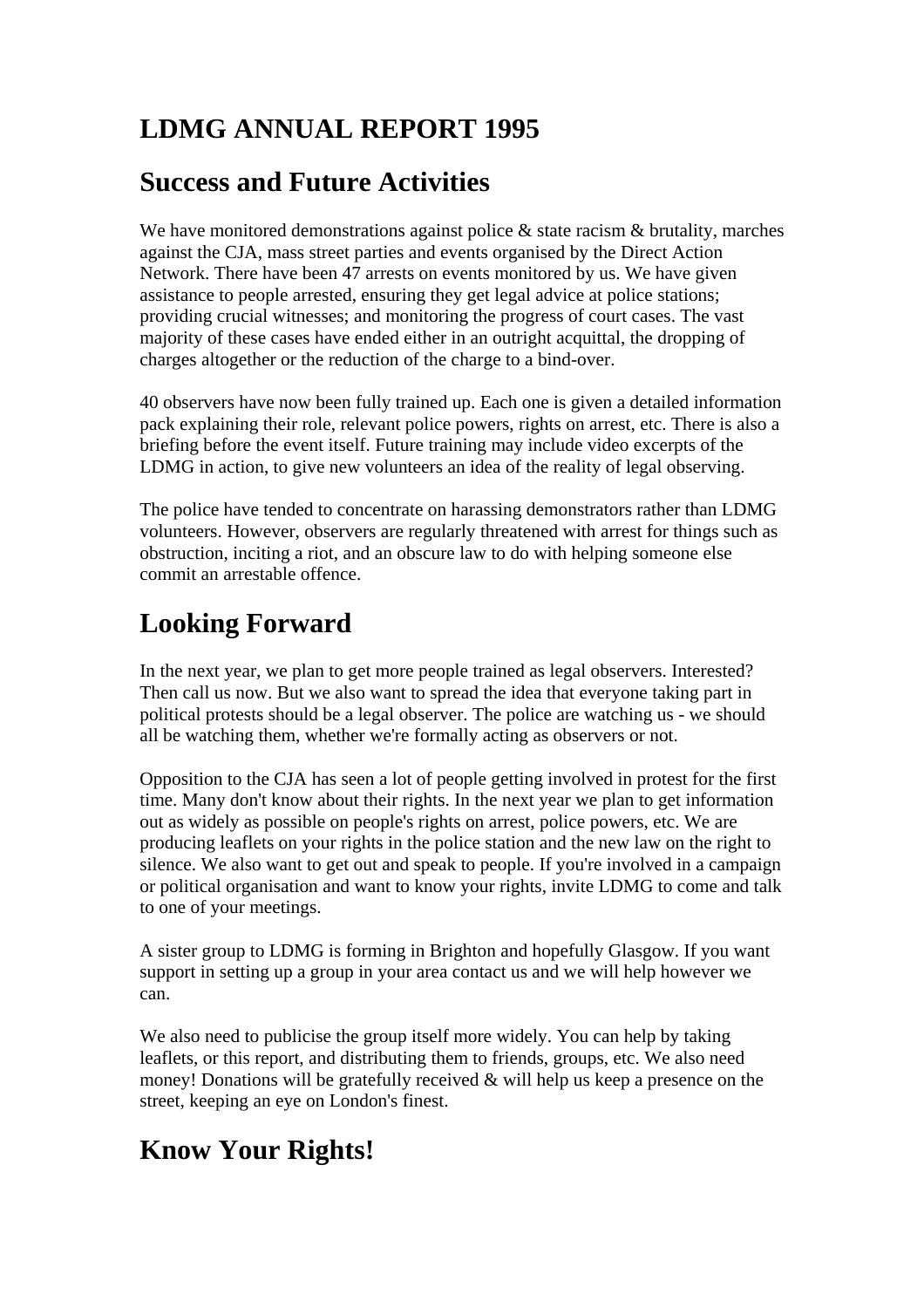It is a simple fact that people who attend demonstrations and "public order" situations are more likely to be arrested than those who don't. Even if you are arrested for a minor offence you will find yourself entering a bewildering and often frustrating journey through the English legal system.

Even if you don't expect to be arrested it's important to have a knowledge of your rights for 2 reasons. Firstly, a vast number of individuals are arrested on protests simply, for example, by being "in the way" when the police charge into a crowd to arrest "troublemakers". Secondly, you may be with somebody who is arrested or witness an arrest yourself.

To minimise your fear, increase your (or someone else's) chances of an acquittal and demystify the whole process, you need a basic knowledge of your legal rights. You will be more relaxed, able to keep your head and to think more clearly in what will always be a hostile environment.

#### **WHAT TO DO IF YOU GET ARRESTED**

The first thing to do is to ask the arresting officer WHY you are being arrested. You are entitled to know the reason for your arrest. Shout out your name so somebody knows you've been arrested.

You are then likely to be taken to a police station, where you will be taken before the Custody Officer. S/he will record your details & list your property, which will be taken from you. You will be asked to sign for this. Sign directly under the very last item on the list, so that items cannot be added later. Also DON'T sign for any items that are not yours.

The police seem to have a particular dislike for demonstrators, so they are likely to be prejudiced against you from the beginning. You have an ABSOLUTE RIGHT to the solicitor of your choice FREE OF CHARGE, whatever your income. Phone a solicitor, even for a minor offence. It shows the police you are not someone who they can take advantage of. You are allowed TWO phone calls - one to a solicitor and the other to inform a friend/relative of your whereabouts. USE BOTH CALLS. The police can only deny you them in extreme circumstances.

Once in the cells you are likely to have a fairly long wait. It will feel like you are there for ever. But, you will soon be out - so keep calm.

The police may decide to interview you - have your solicitor present. However, you may just be held until they decide whether to charge you with an offence or not. Or,they may offer you a caution - BE CAREFUL. You won't have to go through the courts, BUT IT MEANS you are admitting guilt. Although the police may tell you different, this is recorded, but it is not a conviction.

If you are charged with a recordable offence (basically most imprisonable offenses) the police can take your fingerprints. They have no special powers to take your photo, but they will normally try and take one anyway. In certain circumstances they can ask